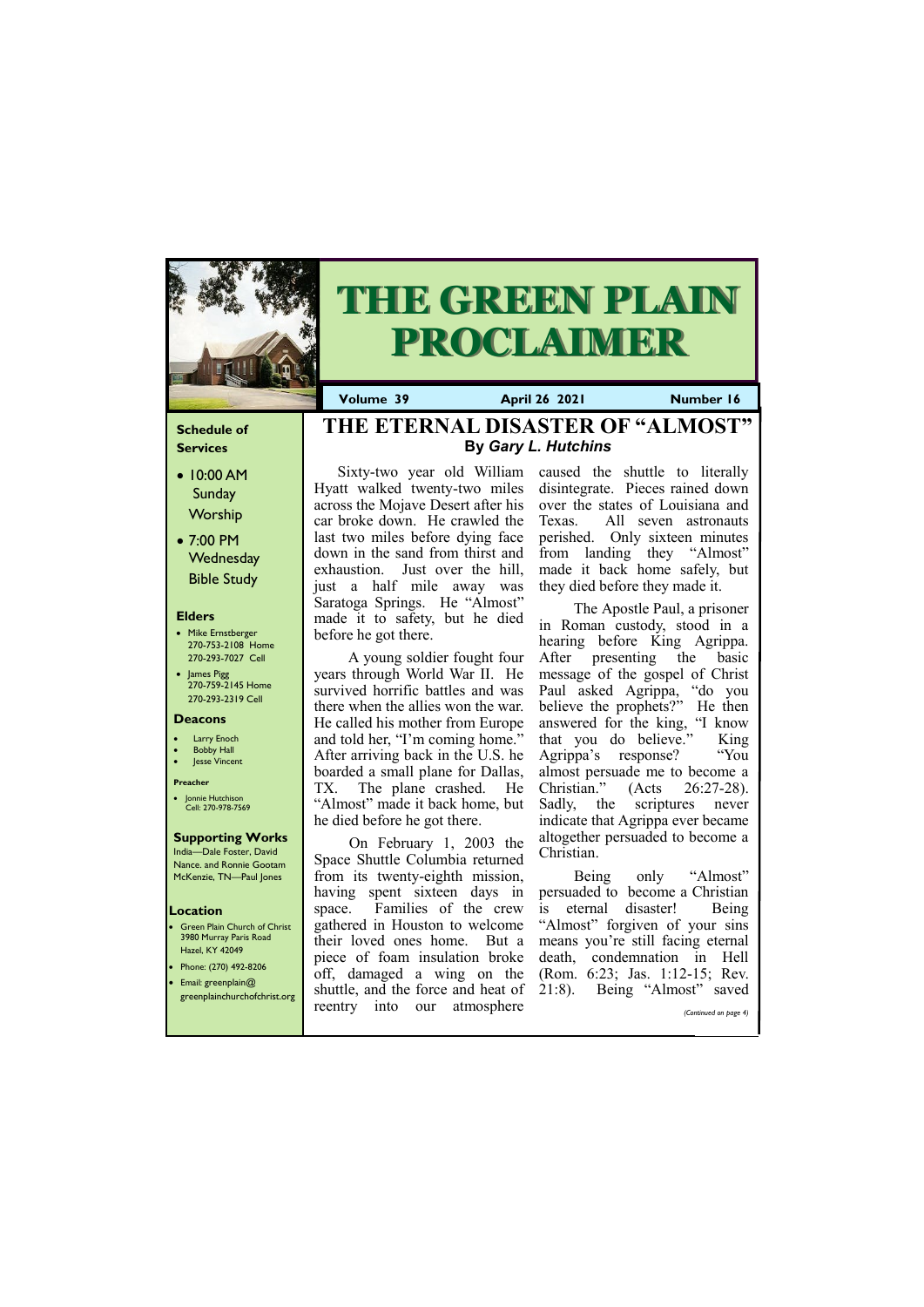### NEWS AND NOTES

*REMEMBER IN PRAYER: Green Plain members*: Remember Faye Travis, Peggy Jarvis, Rex Enoch, Mary Crutchfield, Joanne Barnes, Maxine Pool, Hayes and Marjorie Grady, Jim Fielder, Griselda Adams, Larry Enoch, Carolyn Byars, and Mary and Jim Lowrie. *Family and Friends:* Helen Tidwell, Jenne Pool, Teresa Tacker, Betty Pond, Bryan White, Meredith Enoch, Kenneth Mizell, Janice Canter, , Andrea Phillips, Donald and Dorothy Cook, Sandra Cook Downs, Kevin Smith, Dale Pentecost Jaime Aguavo, Jr., and Brett Wyatt. Please let us know of those who have improved or any one who needs to be added to this list.

- *OUR SYMPATHY* is extended to the family of Lonnie Grady at his passing. He was the brother of Hayes Grady.
- **RECENT MAILING:** A paper teaching the gospel was recently mailed to all the routes in Hazel and Puryear. In spite of the pandemic, this congregation continues to reach out to our community and continues to spread the gospel with a weekly newspaper article and contributions to the Lord's work in a variety of ways and places. Please remember these efforts in your prayers that they may bear fruit.
- **PANTRY ITEMS April 2021: 4—Baked Beans; 11—Soups; 18—Apple Sauce; 25— Syrup.** Please bring any additional items you wish for the "blessing box" which is located next to the breezeway on the north side of the building.
- **April 2021 Anniversaries:** None **Birthdays:** 3-Mary Lowrie; 8-Katelyn Canter; 24- David Thompson; 27-Steve Enoch; 29-Sue Hall; If we have left anyone out please let us know.
- **NEW WINDOWS** Most are aware of the new windows installed in the building. The elders would like your input as to the best way to cover the windows. If you have any suggestions please let James and Mike know.
- **FINANCIAL STATEMENT:** The latest financial statement is available in the front lobby.
- **UPDATE**: We continue to comply with the governors mask mandate and other safety measures at our worship services. Several have received the vaccination which gives us hope of a return to normal. Please remember all those impacted by the virus in prayer.

### **Page 2**

**ONLINE SPIRITUAL RESOURCES Gospel Broadcasting Network https://gbntv.org/**

**World Video Bible School https://store.wvbs.org/wvbs-splashpage.html**

> **A Bible Answer https://abibleanswertv.org/**

> > **Good News Today http://gnttv.org/**



**In Search of the Lord's Way http://searchtv.org/**

*TODAY'S SERMON*

## **"Doctrinal Traits of Unity #2"**

*"Endeavoring to keep the unity of the Sprit in the bond of peace"*

*Ephesians 4:3)*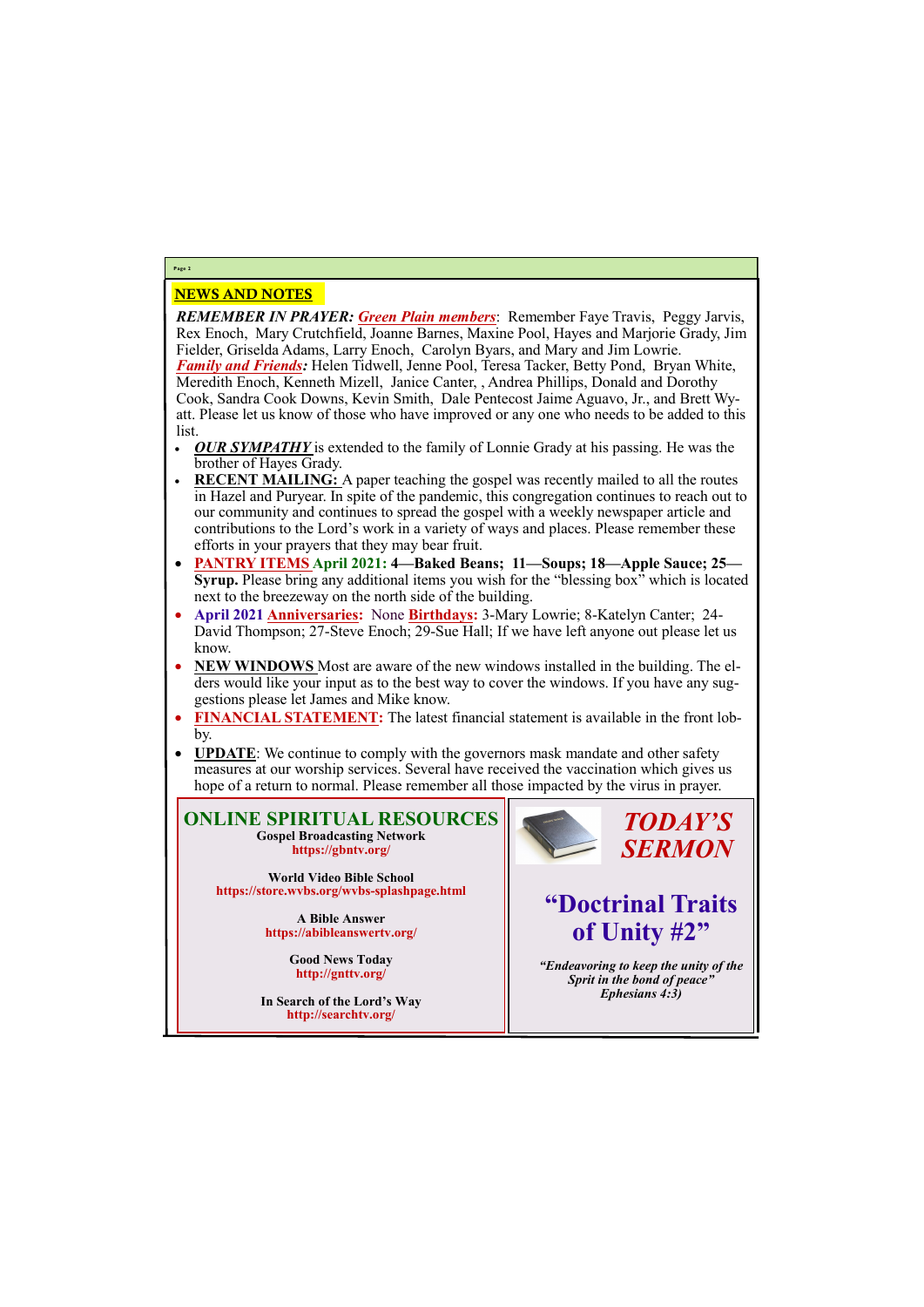**Page 3**



616142

7:00 pm

**Wednesday** 

### **IS THERE A GOD?** *By Jonnie Hutchison*

The ranks of those who would answer "no" to this question seem to be growing daily. Many in the so-called "millennial generation" have scorned both God and organized religion as irrelevant to their lives. The Bible is viewed as just another production of deluded men with little to offer in either knowledge or guidance. Man's existence is viewed as a chance occurrence - the product of the "big bang" and organic evolution rather than the result of God's special creation. Consider the following:

If God does not exist, then how does one explain the existence of morality in humans? Among all the creatures upon the face of the earth, man alone recognizes the difference between right and wrong. Man, alone has a built-in sense of what is moral and what is immoral. Animals act not by a sense of morality but merely by instinct. Man is an intelligent being with the ability to reason and make decisions based upon knowledge. Animals have no such capability. The evolutionary process cannot explain the existence of morality in man. But the Bible does. *"And God said, 'Let Us make man in Our image and according to Our likeness…."* (Genesis 1:26). Since God is not physical but is a Spirit (John 4:24), then man is made in the spiritual image of God which explains why man is a moral being. Only man has an "inward man" (spiritual) and an "outward man" (physical). (Romans 7:22;2 Corinthians 4:16. The spiritual part of man gives him that sense of morality which is characteristic of His Creator.



"the part of the mind that makes you aware of your actions as being morally right or wrong" (Merriam Webster). Is there any other creature other than man who possesses a conscience? No. But if man is the product of organic evolution would it not be the case that lower life-forms, from which man supposedly evolved, should at least have some lesser developed sense of morality? Yet, such is not the case and, like the "theory" of evolution, has never been proven as fact.

We are seeing in our generation the result of years of our children being exposed to an unproven theory which is taught as fact, but has no actual basis in fact. No wonder so many no longer believe in the existence of God.

*"For since the creation of the world His invisible attributes are clearly seen, being understood by the things that are made, even His eternal power and Godhead, so that they are without excuse, because, although they knew God, they did not glorify Him as God, nor were thankful, but became futile in their thoughts, and their foolish hearts were darkened…. Therefore, God also gave them up to uncleanness, in the lusts of their hearts, to dishonor their bodies among themselves, who exchanged the truth of God for the lie, and worshiped and served the creature rather than the Creator, who is blessed forever. Amen."* (Romans 1:20-25).

For more articles like this visit our webpage at:

*http://greenplainchurchofchrist.org* and click on "articles" in the main menu.

> *"...there is but a step between me*